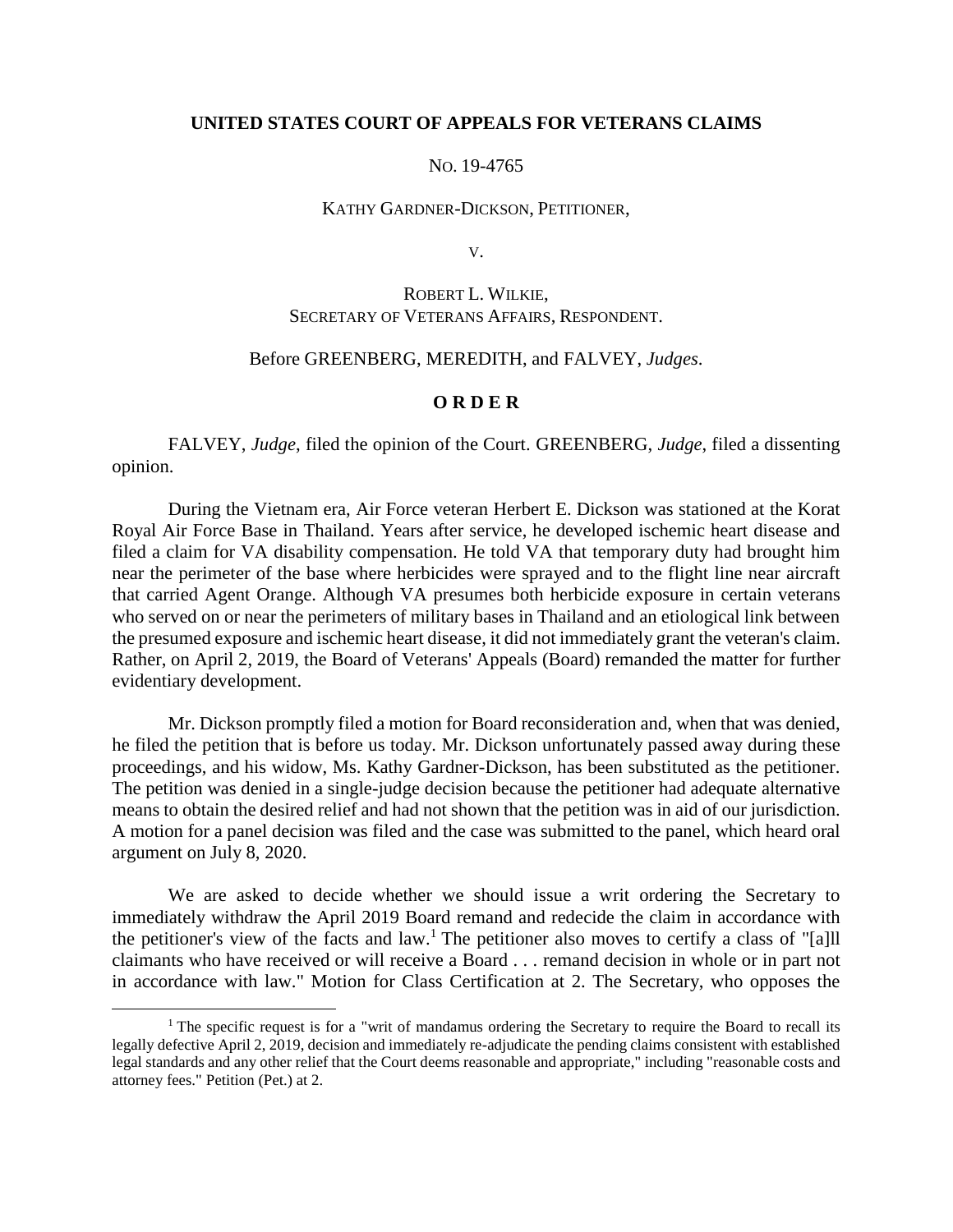motion for class certification, moves to dismiss or deny<sup>2</sup> the petition for lack of jurisdiction or failure to meet the requirements for a writ. Although we are sympathetic to Ms. Gardner-Dickson's plight, we must deny her petition because the requirements for entitlement to a writ have not been met.

## A. All Writs Act Authority

We have the authority to hear petitions and issue writs in aid of our jurisdiction. This authority stems from our inherent ability to manage court proceedings, *see Link v. Wabash R.R. Co*., 370 U.S. 626, 630 (1962), and the All Writs Act (AWA), which enables courts to "issue all writs necessary or appropriate in aid of their respective jurisdictions and agreeable to the usages and principles of law." 28 U.S.C. § 1651(a); *see Monk v. Shulkin*, 855 F.3d 1312, 1318 (Fed. Cir. 2017) ("The [AWA] unquestionably applies in the Veterans Court."). Thus, we may entertain Ms. Gardner-Dickson's petition, and we can grant it, if her requested relief is in aid of our jurisdiction. *See Monk*, 855 F.3d at 1318.

But, although we may issue writs of mandamus, we do not do so routinely. "The remedy of mandamus is a drastic one, to be invoked only in extraordinary situations." *Kerr v. U.S. Dist. Court*, 426 U.S. 394, 402 (1976). Mandamus relief is not appropriate unless three conditions are met: (1) The petitioner must show a clear and indisputable right to the writ; (2) the petitioner must show the lack of adequate alternative means to obtain the desired relief, thus ensuring that the writ is not used as a substitute for the appeals process; and (3) the Court must be convinced, given the circumstances, that issuance of the writ is warranted. *Cheney v. U.S. Dist. Court*, 542 U.S. 367, 380-81 (2004). The burden of showing entitlement to a writ of mandamus rests with the petitioner. *Erspamer v. Derwinski*, 1 Vet.App. 3, 9 (1990). As we explain, the petitioner has not met this burden.

# B. The Writ Sought Is Not in Aid of Our Jurisdiction

To start, the petitioner does not show that issuing a writ would be in aid of our jurisdiction. "'The court clearly has the power to issue writs under the [AWA] in aid of its prospective appellate jurisdiction in the face of action . . . that would frustrate such prospective appellate jurisdiction.'" *Erspamer*, 1 Vet.App. at 8 (quoting *Margolis v. Banner*, 599 F.2d 435, 440-41 (C.C.P.A. 1979)). The AWA "permits federal courts to fill gaps in their judicial power where those gaps would thwart the otherwise proper exercise of their jurisdiction." *Monk*, 855 F.3d at 1318. But, because the AWA "is not an independent basis of jurisdiction, . . . the petitioner must initially show that the action sought to be corrected by mandamus is within this court's statutorily defined subject matter jurisdiction." *Baker Perkins, Inc. v. Werner & Pfleiderer Corp*., 710 F.2d 1561, 1565 (Fed. Cir. 1983); *see Pennsylvania Bureau of Corr. v. U.S. Marshals Serv.*, 474 U.S. 34, 43 (1985) (noting that the AWA is a "residual source of authority").

Ms. Gardner-Dickson does not ask us to act in a manner that would aid our jurisdiction. As a VA benefits claimant whose claim could be the subject of a final Board decision, her case is

<sup>&</sup>lt;sup>2</sup> The Secretary's motion seeks dismissal, but he clarified at oral argument that denial may be the more appropriate remedy. Oral argument (arg.) transcript (tr.) at 40:05-27.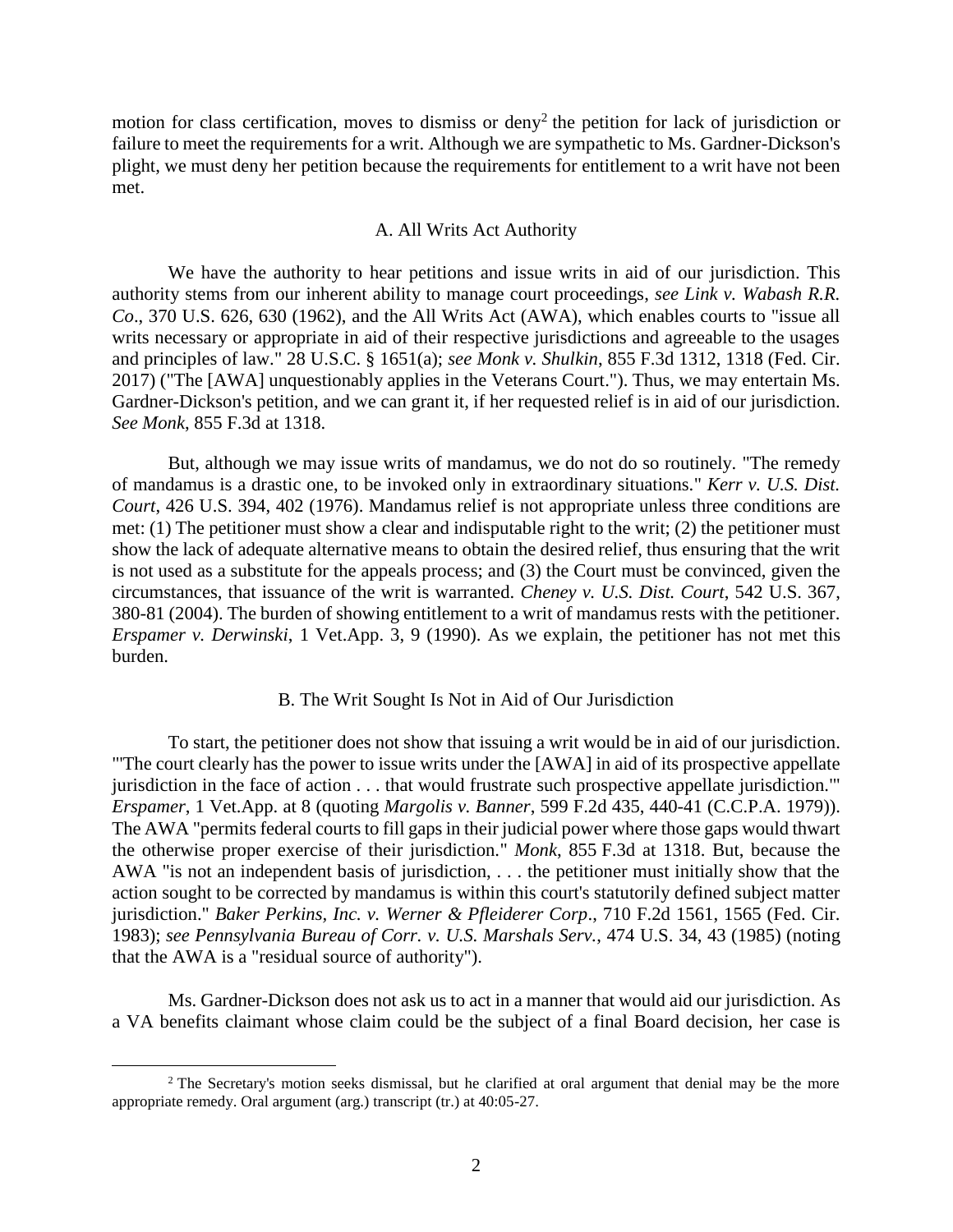within our prospective jurisdiction. *See Erspamer*, 1 Vet.App. at 8. But she does not ask us to act in aid of that jurisdiction. She wants us to conduct a substantive review of the 2019 Board remand order, find that it was wrong, and direct the Secretary to withdraw the order and adjudicate her husband's claim in accordance with her view of the law. This is a request for a merits ruling on a nonfinal Board decision. And, as explained below, we have no authority to address the merits of a Board order that has remanded a claim to the regional office (RO) for further development.

"Federal courts are courts of limited jurisdiction." *Kokkonen v. Guardian Life Ins. Co. of Am.*, 511 U.S. 375, 377 (1994). More to the point, this court "is a creature of statute" and "can only act through an express grant of authority from Congress." *Burris v. Wilkie*, 888 F.3d 1352, 1357 (Fed. Cir. 2018). Section 7252 of title 38 states that our Court "shall have exclusive jurisdiction to review decisions of the Board." 38 U.S.C. § 7252(a). And, as we have explained, section 7252 is our sole source of jurisdiction. *Skaar v. Wilkie*, 32 Vet.App. 156, 180-81 (2019) (en banc order). Our jurisdiction "is not to be expanded by judicial decree." *Kokkonen*, 511 U.S. at 377. Thus, we focus our inquiry on whether it is within our jurisdiction to review the merits of the Board's remand order.

It is well settled that we have jurisdiction over Board decisions, and a nonfinal Board remand order is not a decision for purposes of section 7252. *Mote v. Wilkie*, No. 2019-2367, 2020 WL 5755475, at \*3 (Fed. Cir. Sept. 28, 2020); *Breeden v. Principi*, 17 Vet.App. 475, 478 (2004) (per curiam order) (holding that a Board remand that does not make a final determination with respect to benefits sought "does not represent a final decision over which this Court has jurisdiction").<sup>3</sup> This is because "[a] 'decision' of the Board, for purposes of . . . jurisdiction under section 7252, is the decision with respect to the benefit sought by the veteran: those benefits are either granted . . . , or they are denied." *Maggitt v. West*, 202 F.3d 1370, 1376 (Fed. Cir. 2000). A Board remand that does not make a final determination about the benefits sought is "not a decision within the meaning of section 7252(a)." *Kirkpatrick v. Nicholson*, 417 F.3d 1361, 1365 (Fed. Cir. 2005). Instead, we have "jurisdiction only when the appellant files  $a[n]$ ... appeal from a final decision of the [B]oard." *Mayer v. Brown*, 37 F.3d 618, 619 (Fed. Cir. 1994), *overruled on other grounds by Bailey v. West*, 160 F.3d 1360 (Fed. Cir. 1998); *see* 38 U.S.C. § 7266. Thus, we have "long held that [we] cannot hear interlocutory appeals or otherwise conduct appellate review of Board decisions that are not final, such as remands." *Young v. Shinseki*, 25 Vet.App. 201, 208 (2012) (en banc order) (Lance, J., dissenting); *see Adams v. West*, 13 Vet.App. 453, 454 (2000) ("Board[] remand is not a final decision ripe for review."), *aff'd sub nom. Adams v. Principi*, 256 F.3d 1318 (Fed. Cir. 2001). We may not craft a judicial expansion of section 7252 to circumvent binding precedent or the statute itself.

Likewise, we cannot accept the petitioner's invitation to find in 38 U.S.C. § 7261 a source of jurisdiction that would permit us to review the merits of nonfinal Board remand orders. The petitioner contends that we have such jurisdiction because section 7261(a)(2) authorizes us to "compel action of the Secretary unlawfully withheld or unreasonably delayed." But this statutory provision is not an independent grant of jurisdiction. As the Federal Circuit explained in *Mayer*,

<sup>3</sup> We note that the petitioner has suggested that we create an exception to or overrule *Breeden*. However, even if the Court were inclined to do so, it would be of no moment because decades of controlling precedent from the Federal Circuit explicitly preclude the result the petitioner seeks—our direct review of the merits of a nonfinal Board remand.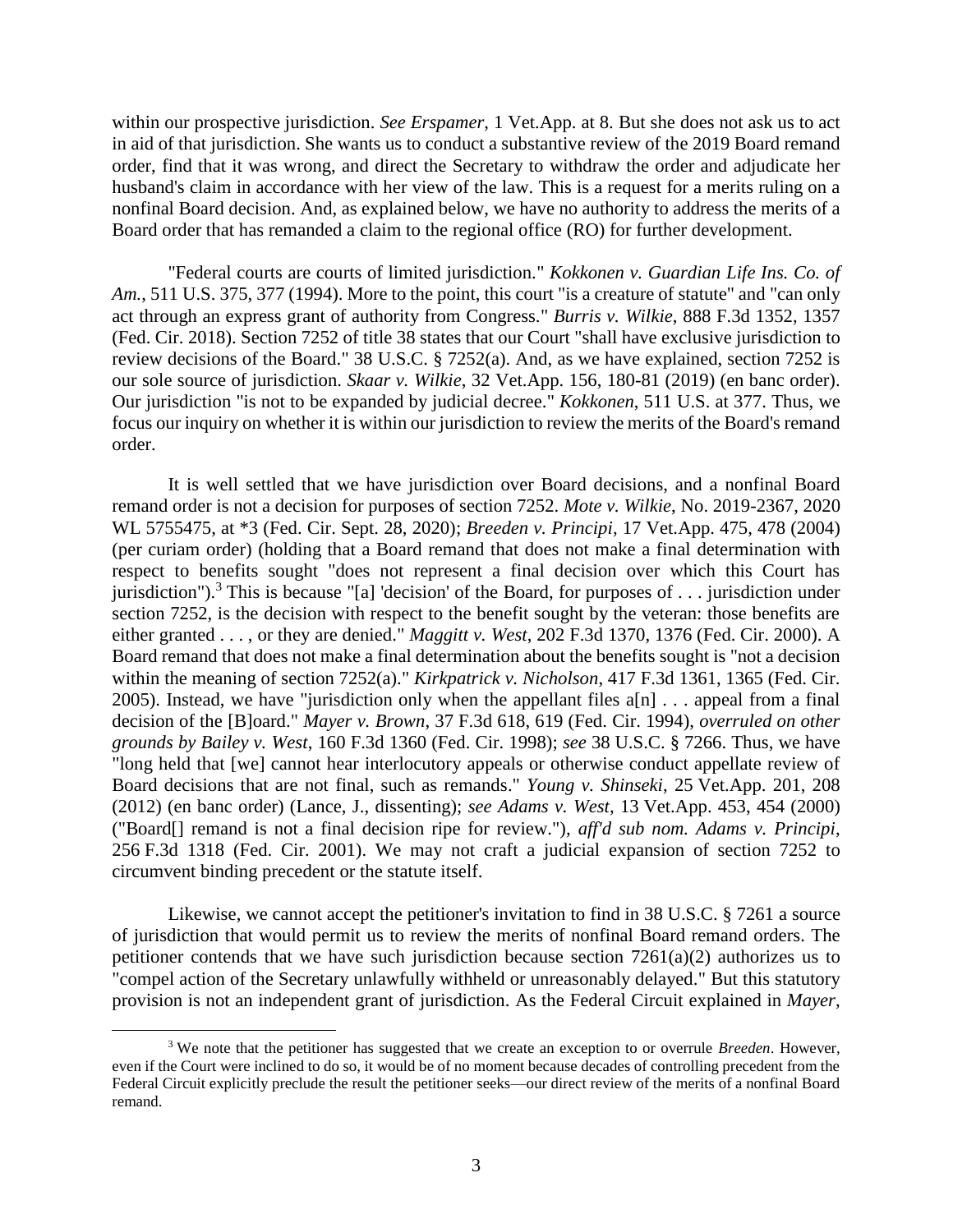"[s]ection 7261 merely sets out the scope of the review to be conducted by th[is Court] in cases within its jurisdiction; it does not itself create jurisdiction." 37 F.3d at 620; *see Skaar*, 32 Vet.App. at 180-81 (noting that section 7261 "lays out our scope of review in cases in which we already possess jurisdiction under section 7252 and 'does not provide an independent basis for jurisdiction'" (quoting *Matter of Wick*, 40 F.3d 367, 371 (Fed. Cir. 1994))).

In short, a writ of mandamus is not an appropriate vehicle for us to review the merits of a Board remand order. Neither section 7252 nor section 7261 gives us the authority to review nonfinal remand orders, and we are not granted that authority by any other source. *See Baker Perkins, Inc.*, 710 F.2d at 1565. Moreover, the writ is not sought to aid our prospective review of a final Board decision—something within our jurisdiction—but instead seeks to enable direct review of something outside our jurisdiction—a nonfinal remand order. And "[i]t is well established that the AWA does not expand a court's jurisdiction." *Cox v. West*, 149 F.3d 1360, 1363 (Fed. Cir. 1998). So, we cannot grant the petitioner's request for direct review of the Board's nonfinal remand order. "[T]o grant the writ in such a case would be a plain evasion of the Congressional enactment that only final judgments be brought up for appellate review." *Roche v. Evaporated Milk Ass'n*, 319 U.S. 21, 30 (1943) (internal quotations omitted); *see Pennsylvania Bureau of Corr.*, 474 U.S. at 43; *Cox*, 149 F.3d at 1363.

Although the petitioner frames her request as a rare exception to section 7252, if we were to take her view of the law, every Board remand order would be reviewable in this Court. Ms. Gardner-Dickson may have a sincere argument that the Board's order is erroneous, but the same could be said for many VA claimants. We presume that few people come before the Board with the expectation that their case has no merit and the Board cannot grant them relief. It is unsurprising that they might be upset when VA determines that it needs additional evidence before finally deciding the claim. But that displeasure is not enough to allow us to review a nonfinal Board remand order. Congress has provided a means by which claimants adversely affected by VA determinations can receive appellate review, and we may not subvert that process simply because a claimant wishes it. *See Roche*, 319 U.S. at 30. And there would be no principled reason to review the Board's remand of the petitioner's claim yet decline to exercise judicial review in other cases. 4

In making this determination, we acknowledge that our writ of mandamus authority provides us with a broad and flexible tool to use in aid of our jurisdiction. *See Mote*, 2020 WL 5755475, at \*6 (noting that our Court "enjoys flexibility to fashion the appropriate relief in a given case"). But, we emphasize that, although Ms. Gardner-Dickson complains of undue delay, she does not ask us to do more to ensure that her case is moved along, for example, by ordering progress reports or imposing deadlines, or requiring adjudication of a claim that VA failed to process. In this regard, we recognize that her request for relief mentions a final Board decision, but she first wants us to determine, on direct review, that the Board's remand was "legally defective" on the merits and order the Board to withdraw its nonfinal order. Only then does she seek a final merits decision in accordance with her view of the established legal standards. Pet. at 2; *see* Motion for Panel Decision at 1 (describing the requested relief as requiring the Court to determine "whether a Board decision remanding a veteran's appeal based on a clear and obvious error of law is or is

<sup>4</sup> Nor is it clear how we could conduct such review—VA remands are not final decisions and, so, do not lay out the Board's full assessment of the evidence.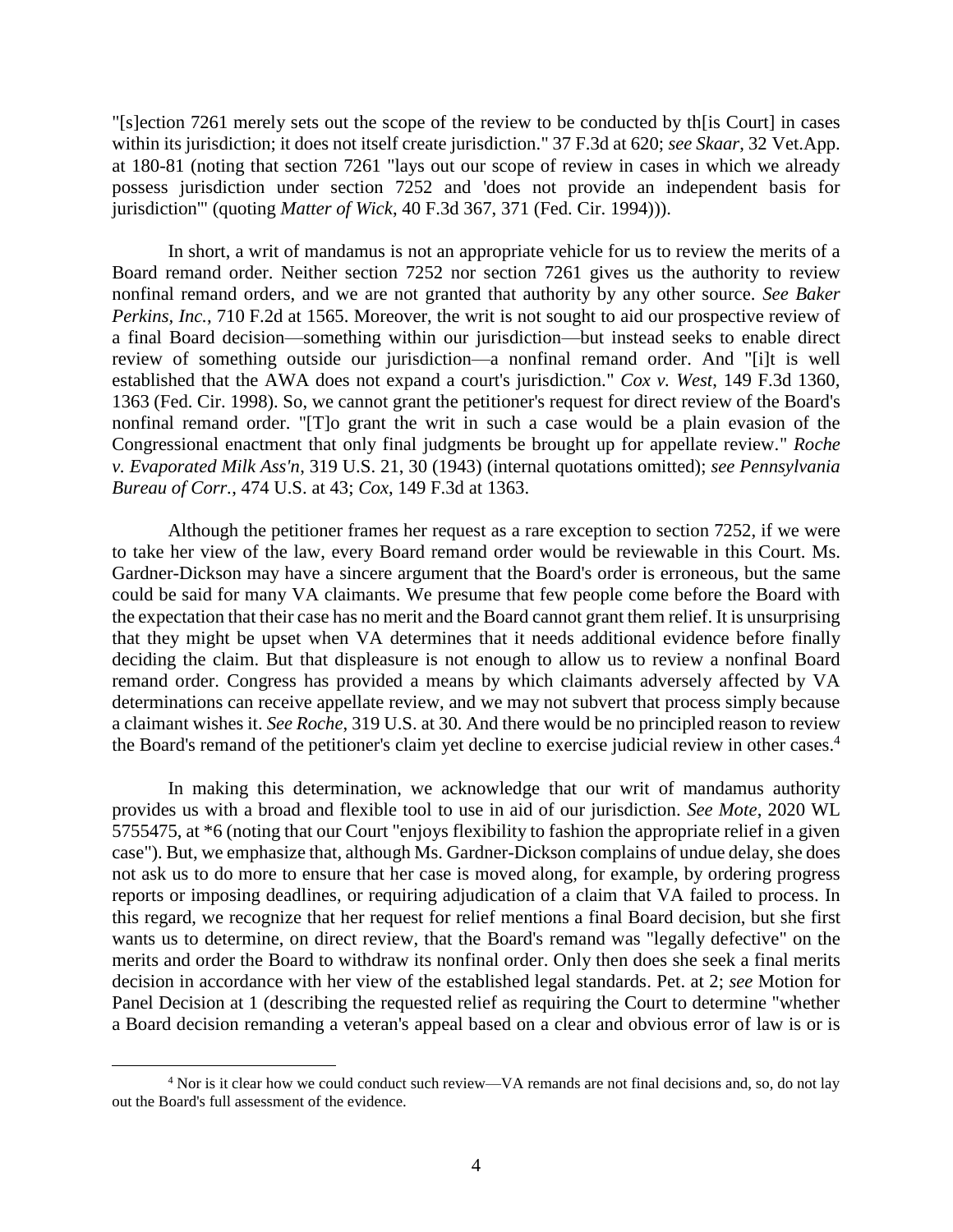not directly reviewable by the Court" (emphasis omitted)). Rather than enable appellate review of a final Board decision, she would have our appellate Court step in and seize jurisdiction over a matter that is not yet ripe for our review.

But a writ of mandamus "cannot be used 'to actually control the decision of the trial court,'" particularly when our review of that decision could be obtained through the ordinary appeals process. *Platt v. Minn. Mining & Mfg. Co*., 376 U.S. 240, 245 (1964) (quoting *Bankers Life & Cas. Co. v. Holland*, 346 U.S. 379, 383 (1953)). Thus, we may not grant the petitioner's request to directly review the merits of the 2019 Board remand order and find that it should have adjudicated her claim on the merits. As we have explained, we lack the authority to carry out that review, and the AWA cannot expand our statutorily authorized jurisdiction. *See Roche*, 319 U.S. at 26; *Pennsylvania Bureau of Corr.*, 474 U.S. at 43; *Cox*, 149 F.3d at 1363. We therefore conclude that, because the petitioner does not show that "the action sought to be corrected by mandamus is within this court's statutorily defined subject matter jurisdiction," *Baker Perkins, Inc.*, 710 F.2d at 1565, the petition is not "in aid of [our] . . . jurisdiction[]" or "agreeable to the usages and principles of law." 28 U.S.C. § 1651(a). Simply put, the AWA does not authorize us to act here.

## C. No Unreasonable Delay

Next, a writ is not warranted because the petitioner has not shown that the Board remand has caused unreasonable delay. Ms. Gardner-Dickson alleges that the Board's remand order has relegated her claim to "appellate limbo" and caused its final adjudication to be unreasonably delayed. Pet. at 1. We would not tolerate unreasonable delay if it interfered with our eventual jurisdiction simply because VA called the delay a remand. *See Mote*, 2020 WL 5755475, at \*4-6. There is some point at which a remanded claim has been languishing for so long or has received such poor attention that a writ or other remedy may be necessary to move it along in the adjudicatory process and bring it within the ambit of our jurisdiction. *Martin v. O'Rourke*, 891 F.3d 1338, 1343 (Fed. Cir. 2018). This would include issuing a writ of mandamus to "compel action of the Secretary unlawfully withheld or unreasonably delayed." 38 U.S.C. § 7261(a)(2); *Martin*, 891 F.3d at 1343.

When delay is alleged as the basis for a petition, there is no "hard and fast rule with respect to the point in time at which a delay becomes unreasonable." *Martin*, 891 F.3d at 1346. Instead, the Court considers the following factors, originally set out in *Telecommunications Research & Action Center v. FCC*, 750 F.2d 70, 80 (D.C. Cir. 1984) (*TRAC*):

- (1) the time an agency takes to make decisions must be governed by a "rule of reason";
- (2) whether Congress has provided a timetable or other indication of the speed with which it expects the agency to proceed in the enabling statute, which may supply content for this rule of reason;
- (3) delays arguably reasonable in the sphere of economic regulation are less tolerable when human health and welfare are at stake;
- (4) the effect of expediting delayed action on agency activities of a higher or competing priority;
- (5) the nature and extent of the interests prejudiced by delay; and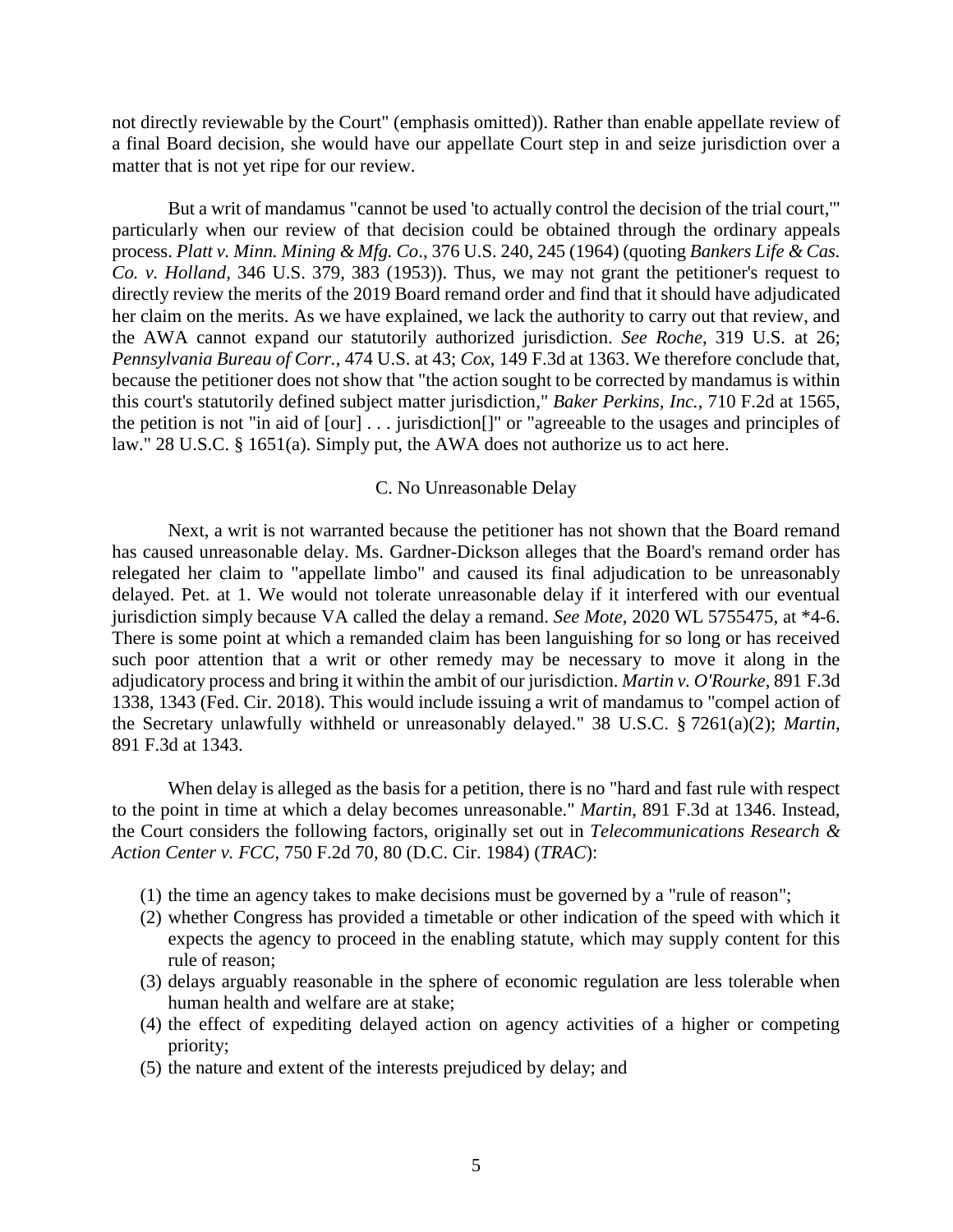(6) impropriety or bad faith on the agency's part are not necessary to finding unreasonable delay.

#### *Martin*, 891 F.3d at 1344-45.

 $\overline{a}$ 

It is difficult to apply the *TRAC* factors here because, although the petitioner invokes them, she does not actually allege or point to evidence showing unreasonable delay in the adjudication of her claim. *See Cheney*, 542 U.S. at 381 (providing that the petitioner bears the burden of showing that entitlement to a writ is clear and indisputable); *see also Kerr*, 426 U.S. at 403. Her arguments are focused on what she perceives as the unreasonableness of the Board's remand order, not the time that VA has spent or will spend completing the Board-ordered development and adjudicating her claim. As stated, she does not ask us to do anything within our scope of authority to ensure that her case is moved along in the adjudicatory process or in the direction of a reviewable Board decision, and she has not contended that the processing of her claim post-remand has been too slow.<sup>5</sup> Rather, she objects to the RO working on her claim at all. Her request is for us to directly review the merits of the Board's nonfinal remand order, and, as we have explained, we lack jurisdiction to do so.

That said, we do not find, based on the facts and arguments presented by the petitioner, that the *TRAC* factors warrant granting her a writ. Even under that framework, she has not alleged or shown that VA's actions are unreasonable. Because we lack jurisdiction to review the merits of the Board's remand and the petitioner does not otherwise argue that the Agency has delayed fulfilling the Board-ordered development, she has not proffered any reason for us to conclude that, to the extent that the remand delayed an adjudication on the merits, the Board's actions are not governed by a "rule of reason." *See Martin*, 891 F.3d at 1345-46. Further, although we do not opine on the propriety of the Board's remand, we note that the Secretary has a statutory duty to obtain relevant records, 38 U.S.C. § 5103A, and we have held that the Secretary "has an affirmative duty to gather the evidence necessary to render an informed decision on the claim," *Douglas v. Shinseki*, 23 Vet.App. 19, 26 (2009); *see Martin*, 891 F.3d at 1346 (noting that the "rule of reason" analysis may consider "whether the delays are due in part to the VA's statutory duty to assist a claimant in developing his or her case"). Thus, the first *TRAC* factor does not support issuing a writ.

As for the second factor, the petitioner has presented no evidence to suggest that the Secretary is not fulfilling his duties in a timely manner. And Congress created this system, with its multiple steps for adjudication and duty to assist claimants in developing their cases, as well as an appellate structure withholding judicial review of VA's decision-making until a final Board decision is rendered. Its choice to design an adjudicatory system with those features shows both that the second *TRAC* factor supports the Secretary and that VA's actions here fit within the rule of reason. *See Martin*, 891 F.3d at 1346.

The fourth *TRAC* factor also weighs against the petitioner. This factor requires the Court to assess how granting a writ would impact VA's administrative activities, which may include

<sup>&</sup>lt;sup>5</sup> The Court notes that, if the petitioner wishes to complain that VA has unreasonably delayed adjudication of her claim—apart from challenging the propriety of the Board's remand order—nothing in this order precludes her from filing a petition for a writ of mandamus compelling VA to act.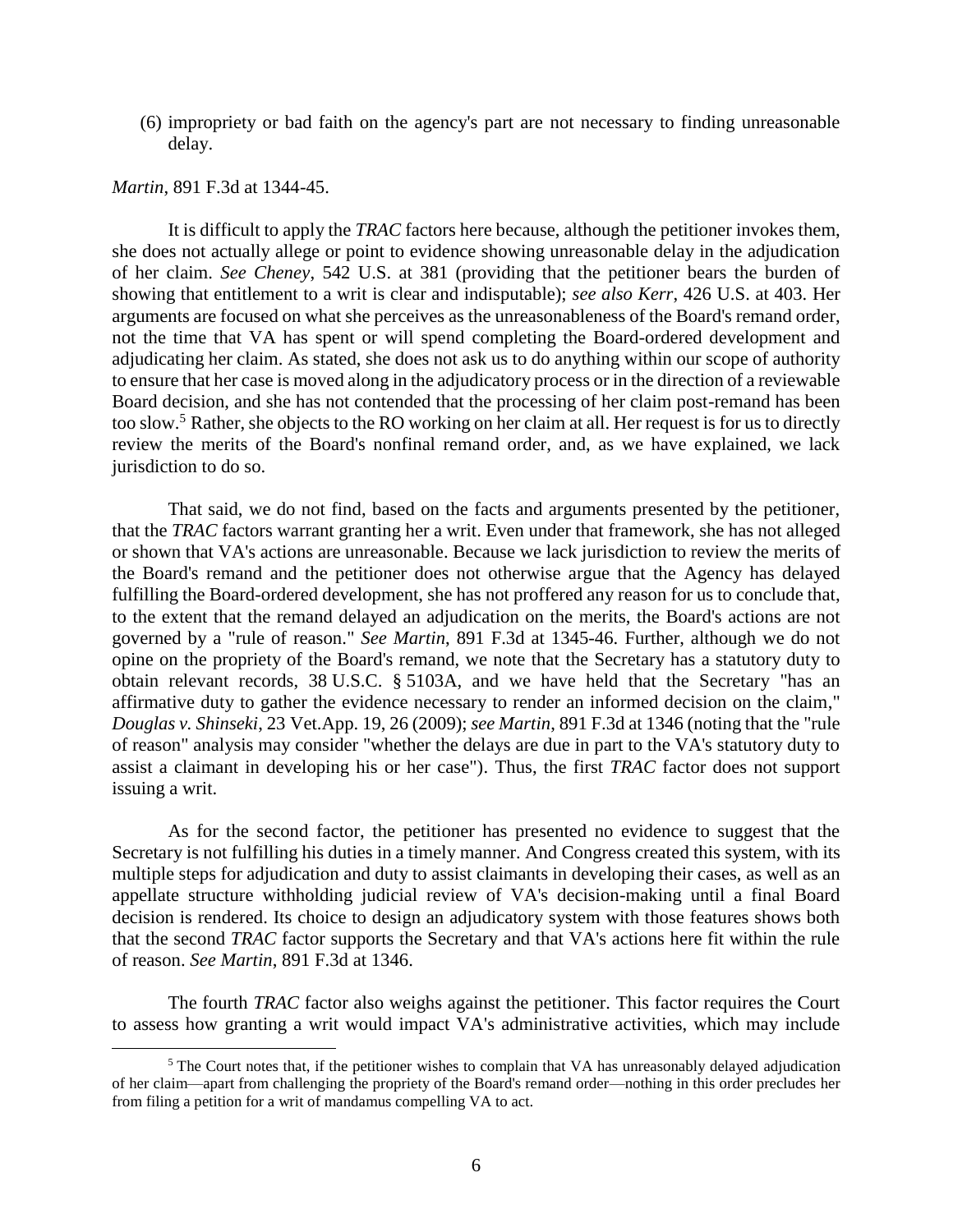considering potential detriment to "other applicants who have filed claims for benefits." *Martin*, 891 F.3d at 1347. Here, the petitioner alleges that requiring the Board to issue a decision granting or denying benefits "could not possibly have a significant impact on other VA activities," and that it is the Board's unnecessary remand that is adversely impacting the Agency's resources. Pet. at 7. But for this factor to weigh in the petitioner's favor, we would have to accept the premise that the Board improperly remanded the claim for additional development. Further, directing the Board to decide the claim now runs the risk of unnecessary rework at the Agency if her premise ultimately proves incorrect and the Board did in fact require additional evidence to properly decide the claim. On the other hand, even if the petitioner is correct that the evidence before the Board was enough to grant benefits, under the law relevant to Mr. Gardner's claim, the effective date of an award of benefits would be the date of the claim or the date entitlement arose, both of which would presumably predate any development undertaken after the claim was remanded. *See* 38 U.S.C.  $§ 5110(a)(1).$ 

As to the sixth factor, it is merely a caution that impropriety need not be present to find that delay was unreasonable. Although the petitioner has not alleged bad faith and the Court finds none, the Court has nevertheless duly considered this caution.

Thus, if the *TRAC* factors apply, we find that the petitioner has not shown that they favor issuing a writ. Even if the third and fifth factors weigh in the petitioner's favor, the other factors weigh strongly against her. In short, the petitioner has not demonstrated unreasonable delay, and, as discussed herein, she is not without an adequate alternative remedy. *See Cheney*, 542 U.S. at 380-81.

# D. The Appeals Process Provides an Alternative Avenue of Relief

Further, a writ is not warranted because the regular appeals process provides the petitioner with adequate alternative means to obtain her requested relief. The petitioner essentially asks us to address the merits of her husband's claim for benefits and find that the Board erred in determining that it could not award benefits based on the current record. But she may obtain that relief by simply participating in the appeals process already available to her.

At oral argument, the Secretary informed the Court that the claim remanded by the Board is being processed by VA. *See* Oral arg. tr. at 35:30-36:34. On remand, the RO may well agree with Ms. Gardner-Dickson that her husband was entitled to benefits. If the RO does not, and Ms. Gardner-Dickson is dissatisfied with the decision that the RO issues on her claim, she can appeal that matter to the Board and, then, to this Court. The petitioner does not argue that this process is proceeding too slowly or cannot give her the final grant of benefits that she seeks. Rather, she apparently does not wish to participate in the regular appeal process because she believes resort to mandamus could provide an award of benefits sooner or because facts found on remand could undermine her claim.<sup>6</sup> We are sympathetic to her frustration with the Board's remand decision but find that this is not an appropriate circumstance for issuance of a writ.

<sup>&</sup>lt;sup>6</sup> As a practical matter, it is not clear that an appeal to this Court would be a faster way to obtain an award of benefits. Our scope of review is limited, and it does not include the authority to conduct our own fact finding in order to grant benefits. *See* 38 U.S.C. § 7261.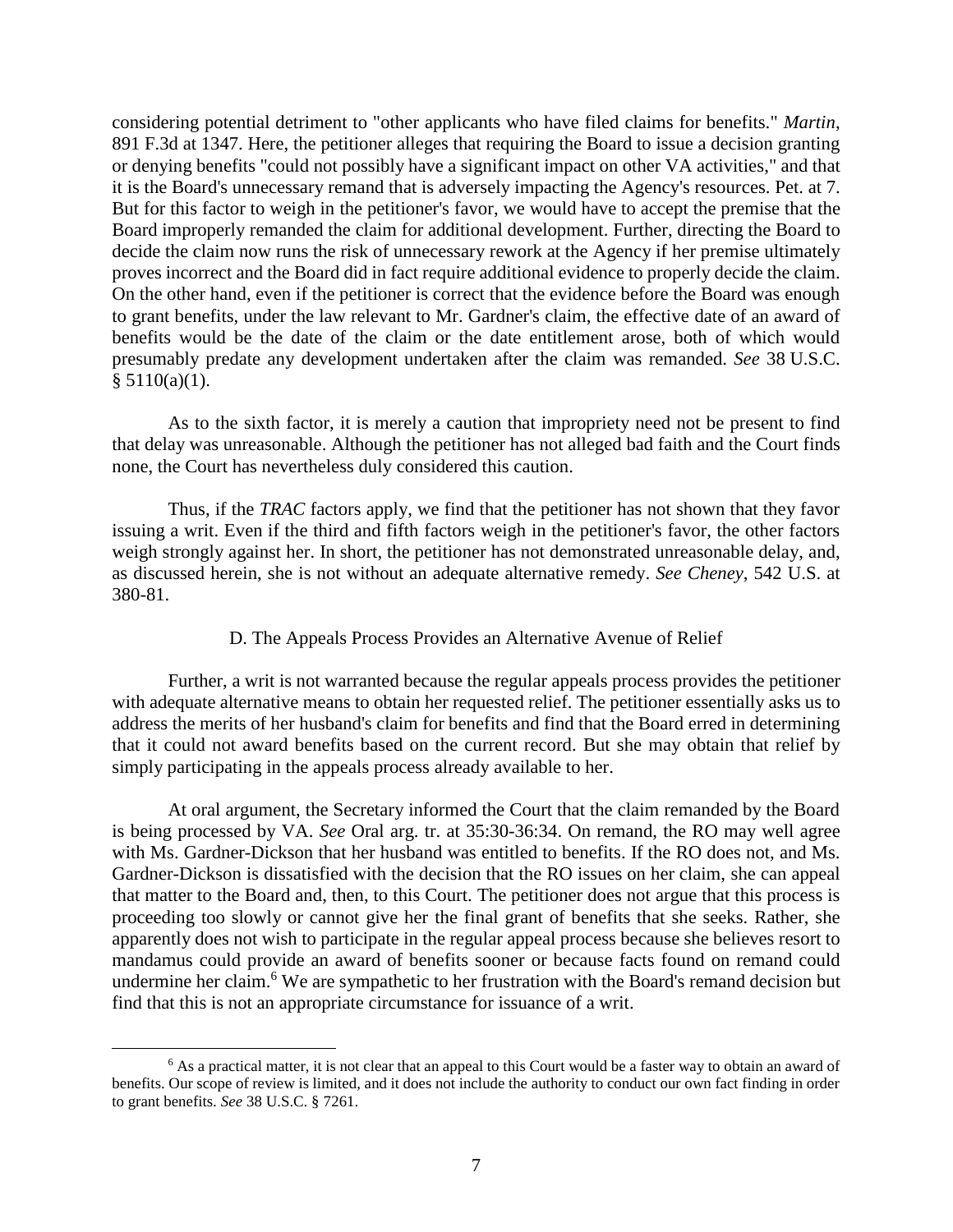"Ordinarily mandamus may not be resorted to as a mode of review where a statutory method of appeal has been prescribed or to review an appealable decision of record." *Roche*, 319 U.S. at 27-28. As the Supreme Court has explained, although "hardship is imposed on parties who are compelled to await the correction of an alleged error at an interlocutory stage by an appeal from a final judgment, . . . . such hardship does not necessarily justify resort to certiorari or other . . . extraordinary writs." *U.S. Alkali Exp. Ass'n v. United States*, 325 U.S. 196, 202 (1945). "'[E]xtraordinary writs cannot be used as substitutes for appeals, even though hardship may result from delay and perhaps unnecessary trial.'" *Lamb v. Principi*, 284 F.3d 1378, 1384 (Fed. Cir. 2002) (quoting *Bankers Life & Cas. Co.*, 346 U.S. at 383). Even when obtaining a final decision from the adjudicator below would be inconvenient, this

inconvenience is one which we must take it Congress contemplated in providing that only final judgments should be reviewable. Where the appeal statutes establish the conditions of appellate review an appellate court cannot rightly exercise its discretion to issue a writ whose only effect would be to avoid those conditions and thwart the Congressional policy.

*Roche*, 319 U.S. at 30.

 $\overline{a}$ 

Thus, the petitioner's preference for an alternate means to appeal does not warrant issuance of a writ of mandamus. *See id.* at 26 ("[W]hile a function of mandamus in aid of appellate jurisdiction is to remove obstacles to appeal, it may not appropriately be used merely as a substitute for the appeal procedure prescribed by the statute."). The AWA does not authorize us to "issue ad hoc writs whenever compliance with statutory procedures appears inconvenient or less appropriate." *Pennsylvania Bureau of Corr*., 474 U.S. at 43.

None of the exceptions to that rule apply here. The petitioner does not contend that an appeal would be a futile or useless act. *See Wolfe v. Wilkie*, 32 Vet.App. 1, 39 (2019) ("Practical futility in terms of an administrative process can make a formal remedy insufficient and amount to a useless act."). She notes no regulatory interpretation or action by the Secretary that would discourage her participation in the normal appellate process. *See id.* at 24. Nor does she suggest that her husband's claim is not being processed below or that the Secretary is refusing to issue an appealable decision. <sup>7</sup> *See Erspamer*, 1 Vet.App. at 10-11. And she makes no contentions of system-wide delay or repeated Board remands. *See Martin*, 891 F.3d at 1345.

We cannot see how any extraordinary harm will come to her if she participates in the ordinary appeals process or why that process cannot provide her requested relief. When asked at oral argument why she could not simply appeal, her counsel noted his suspicion that the Board would not issue a decision promptly, but he has presented no evidence to support that suspicion and, as noted above, the petition itself does not actually allege delay in the adjudication of the remanded claim. *See* Oral arg. tr. at 17:18–19:38. We find that the alleged delay that the petitioner objects to is the ordinary delay in undergoing the regular appeal process. Although the Court

<sup>&</sup>lt;sup>7</sup> Because she makes no contention that the Secretary's actions after the 2019 Board remand have delayed the processing of her claim, we see no need to ask the Secretary to explain the status of that claim.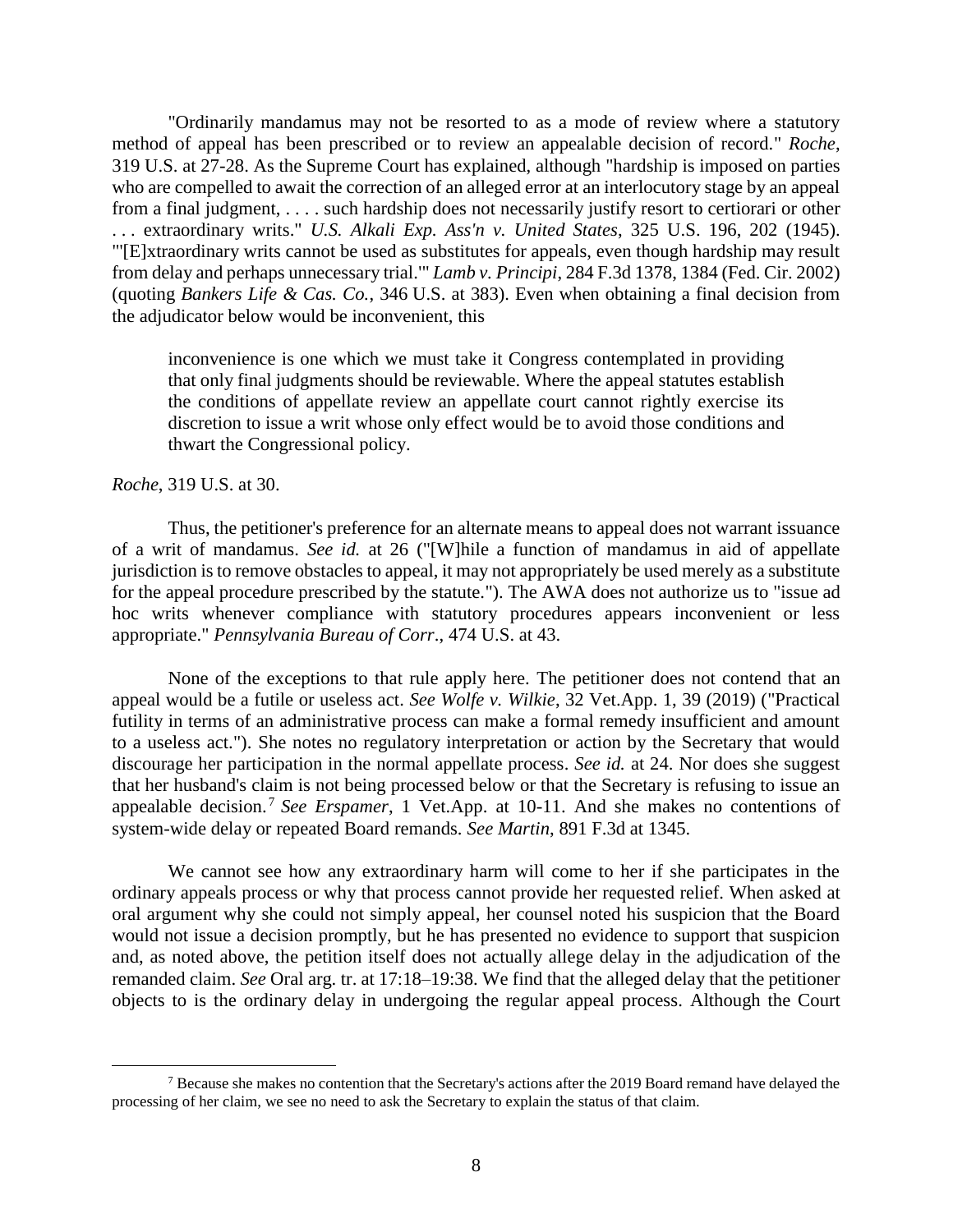understands her frustration with that process, we will not issue a writ as a substitute for an appeal. *See Lamb*, 284 F.3d at 1384.

### E. There Is No Clear Right to a Writ

Finally, the petitioner does not show a clear and indisputable right to a writ. Her contention is that, because the Board in 2019 remanded her husband's claim for verification when the matter could have been decided based on Mr. Gardner's lay testimony, the Board's decision was a prohibited search for negative evidence. We agree with the petitioner that it "would not be permissible for VA to undertake . . . additional development if a purpose was to obtain evidence against an appellant's case." *Mariano v. Principi*, 17 Vet.App. 305, 312 (2003); *see Hart v. Mansfield*, 21 Vet.App. 505, 508 (2007). Yet, as we clarified in *Douglas*, the Secretary also "has an affirmative duty to gather the evidence necessary to render an informed decision on the claim, even if that means gathering and developing negative evidence, provided he does so 'in an impartial, unbiased, and neutral manner'." 23 Vet.App. at 26 (quoting *Austin v. Brown*, 6 Vet.App. 547, 553 (1994)). Thus, contrary to the petitioner's suggestion, there is no rule prohibiting remand just because negative evidence might be developed. *See* Pet. at 5-7 (arguing that, because the Board's remand was a prohibited search for negative evidence, the decision itself caused unreasonable delay under the "*TRAC* standard" set out in *Martin*). Rather, under *Mariano* and *Douglas*, the Board errs when the record shows bias, partiality, or some other kind of malfeasance or bad intent in obtaining evidence under the duty to assist. *Douglas*, 23 Vet.App. at 26-27.

Because the petitioner's petition was filed before VA undertook the Board-ordered development, it is too early for us to determine whether the remand was a biased and prohibited search for negative evidence under *Mariano* and *Douglas*. In both cases, the appellants challenged final Board decisions, and we reviewed evidence obtained after the claims had been remanded. *See Douglas*, 23 Vet.App. at 25-26; *Mariano*, 17 Vet.App. at 312-13. Here, however, it is merely speculative to suppose that any evidence obtained on remand will amount to negative evidence; it could be favorable. Thus, we cannot review, as we did in *Douglas*, whether the Secretary's actions were impartial, because those actions have not yet occurred. And there is no record on which to base that review.<sup>8</sup> *See* 38 U.S.C. § 7252(b) ("Review in the Court shall be on the record of proceedings before the Secretary and the Board."). Nor could we perform our statutory duty to assess the record for prejudice. *See* 38 U.S.C. § 7261(b)(2). "As an appellate court, 'we are a court of review, not of first view.'" *Capitol Servs. Mgmt., Inc. v. Vesta Corp*., 933 F.3d 784, 789 (D.C. Cir. 2019) (quoting *Cutter v. Wilkinson*, 544 U.S. 709, 718 n.7 (2005)). Simply put, the petitioner cannot yet show a clear and indisputable right to a writ based on her asserted error in the Board's 2019 remand. It is too soon for us to make that determination. *See McKart v. United States*, 395 U.S. 185, 193-94 (1969) (noting that "it is normally desirable to let the agency develop the necessary factual background upon which decisions should be based" and apply the agency's expertise before court intervention).

Thus, because Ms. Gardner-Dickson's petition is not in aid of our jurisdiction, she has adequate alternative means to obtain her requested relief, and she does not show a clear and

<sup>&</sup>lt;sup>8</sup> We would note, however, from the limited information here, that the veteran requested several times that VA obtain records verifying the conditions of his service. *See* Petition, Exhibits D-E (Apr. 2017 and Oct. 2017 Notice of Disagreement and Substantive Appeal submitted through current counsel).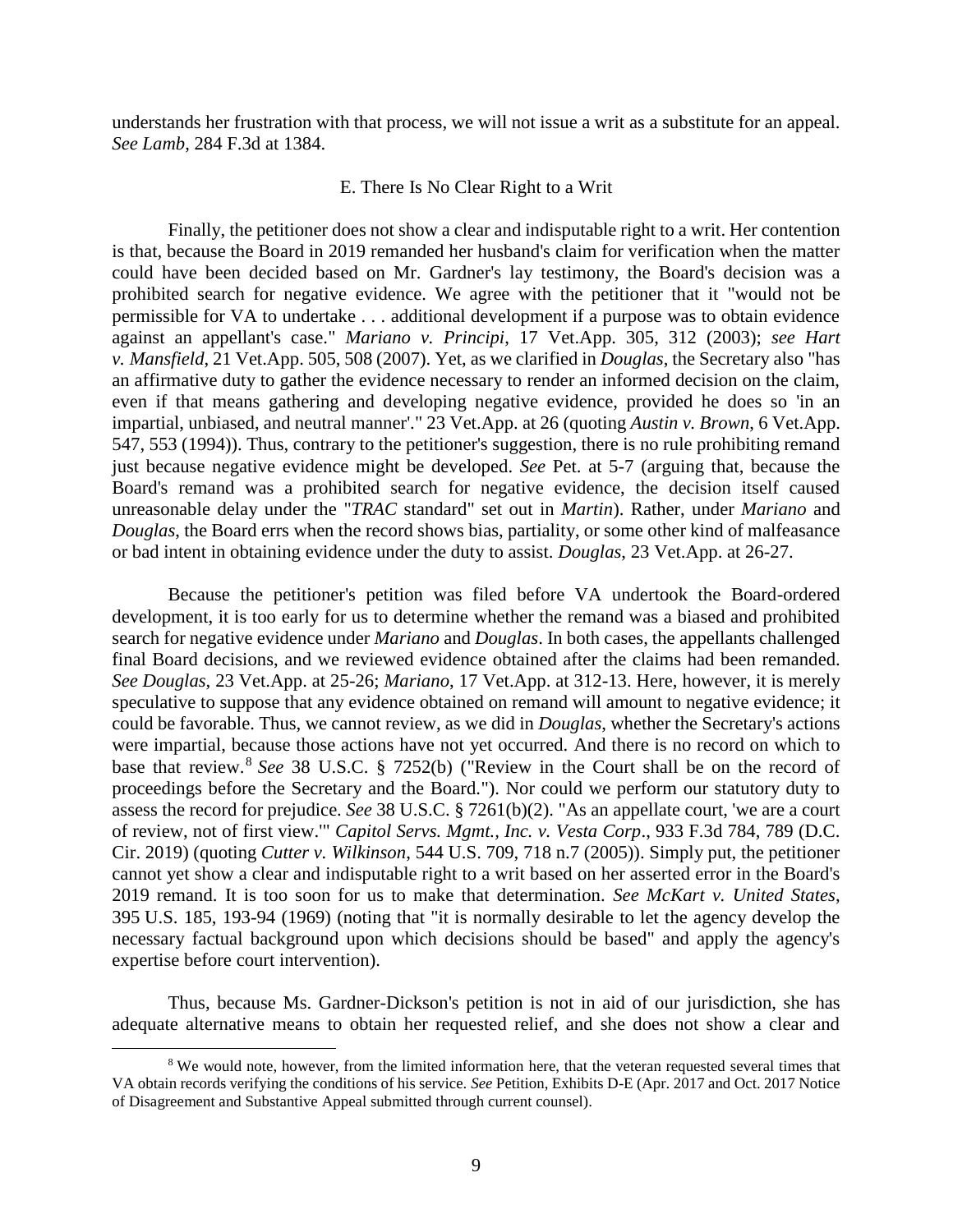indisputable right to a writ, we will exercise our discretion to deny her petition for a writ of mandamus. *See* 28 U.S.C. § 1651(a); *Kerr*, 426 U.S. at 403 ("[I]ssuance of [a] writ is in large part a matter of discretion with the court to which the petition is addressed."). And, because she is not entitled to a writ, neither is the putative class; our denial of the petition on the merits moots the class motion. <sup>9</sup> Finally, because we have heard and decided this matter, the Secretary's motion to dismiss the petition will be dismissed as moot.

Upon consideration of the above, it is

ORDERED that the Court's October 15, 2019, single-judge order is withdrawn. It is further

ORDERED that the petition is DENIED. It is further

ORDERED that the petitioner's motion for class action and the Secretary's motion to dismiss the petition are dismissed as moot.

# DATED: October 21, 2020

 $\overline{a}$ 

GREENBERG, *Judge, dissenting*: I dissent. I agree with the frequently expressed sentiments of the late Justices Ruth Bader Ginsburg and William J. Brennan Jr. in the matter of dissents.

Dissents speak to a future age. It's not simply to say, "My colleagues are wrong and I would do it this way." But the greatest dissents do become court opinions and gradually over time their views become the dominant view. So that's the dissenter's hope: that they are writing not for today, but for tomorrow.

*Ruth Bader Ginsburg and Malvina Harlan*, https://www.npr.org/templates/story/story.php?storyId=1142685 (timestamp 3:50-4:05); *see also*  William J. Brennan, *In Defense of Dissents*, 37 HASTINGS L.J. 427, 427-35 (1985).

From the earliest days of the Republic, Congress has one way or another focused on invalid pensioners or veterans. *See Hayburn's Case*, 2 U.S. (2 Dall.) 409, 410 n., 1 L. Ed. 436 (1792). 10

<sup>9</sup> We also stress that "class actions before this Court are the exception, not the rule." *Skaar*, 32 Vet.App. at 196. Here, even assuming the class motion was not rendered moot, we would not be inclined to address it on the merits. *See* Oral arg. tr. at 38:58-39:10 (Secretary's counsel noting that the petitioner provided only a single sentence addressing each of the Rule 23(a) requirements). Just as an appellant is expected to "plead with some particularity the allegation of error so that the Court is able to review and assess the validity of the appellant's arguments," *Coker v. Nicholson*, 19 Vet.App. 439, 442 (2006) (per curiam), *vacated on other grounds sub nom. Coker v. Peake*, 310 F. App'x 371 (Fed. Cir. 2008) (per curiam order), so too should a proponent of a class action proceeding provide adequate support for a motion seeking class certification, including the Rule 23(a) requirements. *See Ashcroft v. Iqbal*, 556 U.S. 662, 678 (2009) ("A pleading that offers 'labels and conclusions' or 'a formulaic recitation of the elements of a cause of action will not do.'" (quoting *Bell Atl. Corp. v. Twombly*, 550 U.S. 544, 555 (2007))).

 $10$  Justice Ruth Bader Ginsburg, during her time as Professor at Rutgers Law School from 1962 to 1973, used *Hayburn's Case* as important evidence of the role of the federal judiciary. So did Justice Anthony Scalia at the United States Court of Appeals for Veterans Claims April 2013 Judicial Conference. He made specific reference to the importance of *Hayburn's Case* in the jurisprudence of the Court. *Supreme Court Press Release for Ruth Bader*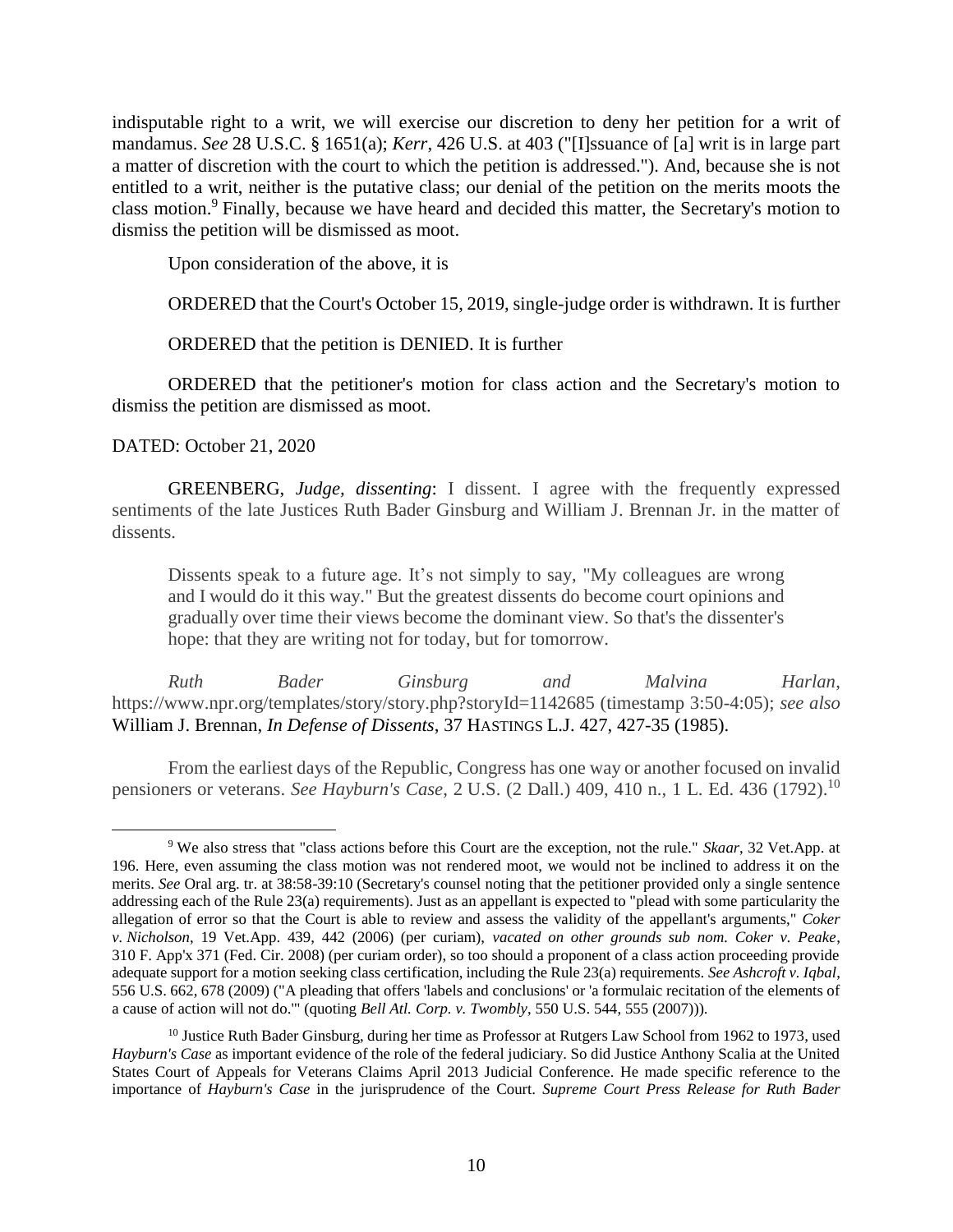Indeed, Justice Ginsburg expressed the view of the majority of the Supreme Court that this Court has the power to properly construe remedial statutes in a veteran-friendly light. *See Scarborough v. Principi*, 541 U.S. 401, 411-19 (2004). The majority here should have considered this philosophy in deciding whether to issue the writ in this case.

Mr. Dickson served in Thailand at Korat Air Force Base during the Vietnam War era. He submitted a statement that while temporarily assigned to the 388th Fighter Wing's supply operation, he worked close to the perimeter of the base. The veteran also provided a supply authorization pass that he argued provided access to three buildings near the perimeter of the base. On April 2, 2019, the Board remanded the veteran's claim for service connection of multiple cardiac conditions based upon exposure to herbicides while he was stationed in Thailand, because the Board found that "the record contains no evidence contradicting the Veteran's reports." Petition at Exhibit G, p 2. Rather than being granted benefits based on uncontroverted evidence, the veteran died while VA delayed adjudicating his claim by remanding for additional evidence. This could not be what Congress intended when it enacted legislation providing benefits based on herbicide exposure. *See* 38 U.S.C. § 1116; *see also Procopio v. Secretary of Veterans Affairs*, 913 F.3d. 1371 (Fed. Cir. 2019) (expanding application of section 1116 to include the territorial waters of the Republic of Vietnam).

The Board's attempt to remand the claim to determine further facts is to gather nothing but negative evidence. The Board and our Court had the power and sufficient evidence to issue the necessary remedy there and the writ here. *See* 38 U.S.C. § 5103A*,* 28 U.S.C. § 1651(a); *see also Monk v. Shulkin*, 855 F.3d 1312, 1318 (Fed. Cir. 2017) ("The [AWA] unquestionably applies in the Veterans Court.").In *Wolfe v. Wilkie*, 32 Vet.App. 1 (2009), we issued a writ even though the petitioner had the ability to appeal the matter to the Court. The circumstances here are similar in that regard and equally as egregious. This is illustrative of systemic legal errors that can be corrected in the context of a petition. *See Mathis v. Shulkin*, 137 S. Ct. 1994, 1995 (2017)(Sotomayor, J., concurring) (noting the continuing "dialogue over whether the current system for adjudicating veterans disability claims can be squared with VA's statutory obligations to assist veterans in the development of their disability claims."); (Gorsuch, J., dissenting) ("Congress imposed on the VA an affirmative duty to assist—not impair—veterans seeking evidence for their disability claims."). The conduct of VA here is certainly emblematic of a systemic, bureaucratic disorder, which we are uniquely ordained to deal with. We should have done so here.

The entire congressional scheme is intended to remediate the plight of veterans and is consistent with the fundamental notion of statutory construction that Congress could not have possibly foreseen every eventuality, leaving certain things for the Secretary of Veterans Affairs to implement as the head of an administrative agency and for this Court to ultimately interpret. After all, we are acting as if we were an Article III court when reviewing administrative agency actions. *See Henderson ex rel. v. Shinseki*, 562 U.S. 428 (2011); *see also James v. Shulkin*, 29 Vet.App. 127, 130-31 (J. Greenberg, dissenting) *vacated and remanded by James v. Wilkie*, 917 F.3d 1368

*Ginburg's Death*, https://www.supremecourt.gov/publicinfo/press/pressreleases/pr\_09-18-20; *see also Justice Scalia Headlines the Twelfth CAVC Judicial Conference*, http://www.cavcbar.net/Summer%202013%20VLJ%20Web.pdf (referencing *Hayburn's Case* and noting that "veterans are favored by a unique canon of interpretation") (last visited Sep. 23, 2020).